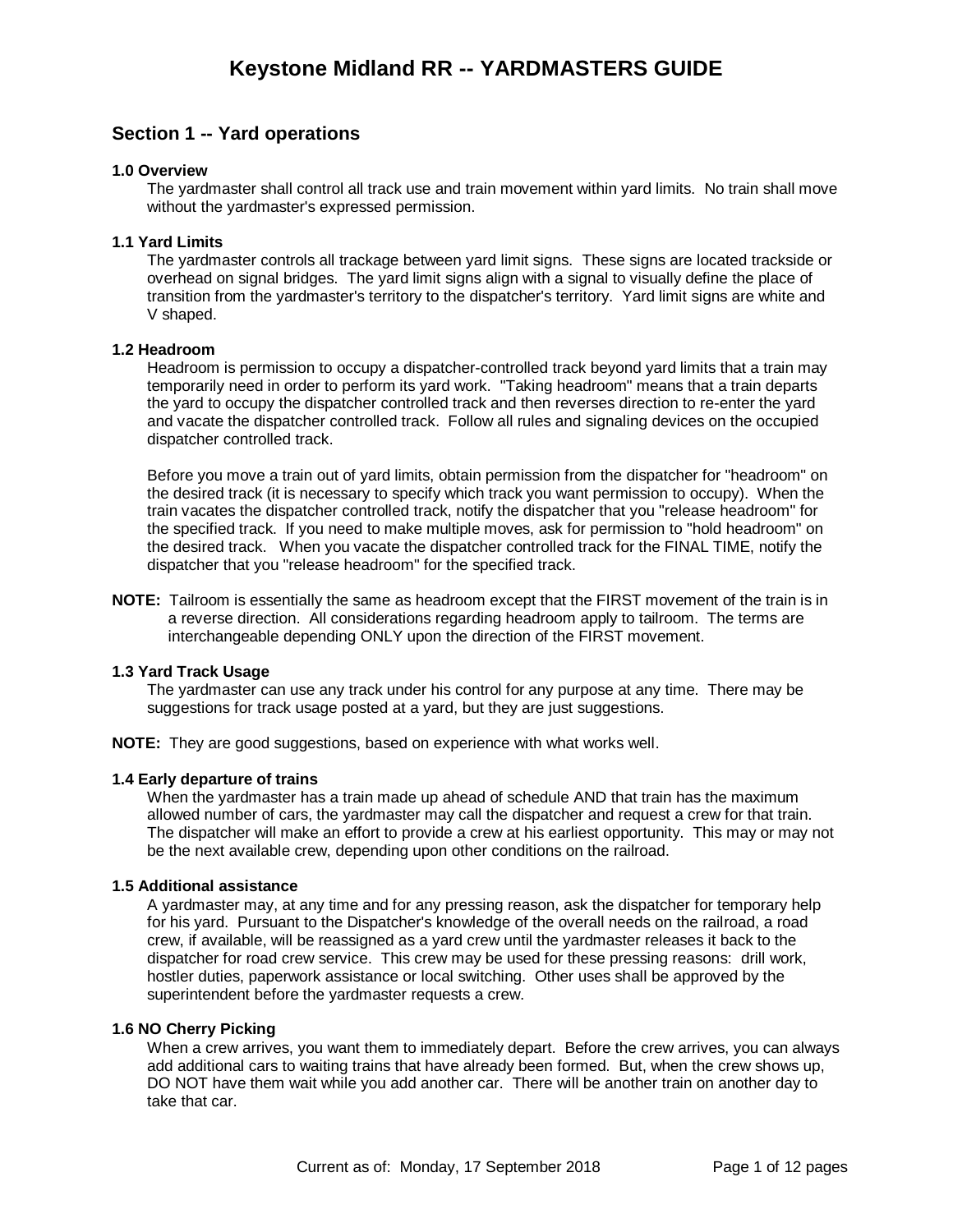## **Section 2 -- Train composition**

#### **2.0 Overview**

The yardmaster shall be responsible for all trains, passenger and freight within the yard limits. Yardmaster Task Sheets posted at all yards and at the White City Engine Service Facility show all arriving, departing and run-through trains for each yard.

#### **2.1 Car Cards**

#### **2.1.1 Function**

Each car that moves on the Railroad has a car card. A waybill inserted into each car card pocket shows you where to route the car. A two page temporary Crew Brief inserted into the locomotive card gives detailed information about where a train originates, where it is going and what work it shall do. A Crew Brief is valid only until a train terminates. Some locomotive cards may also contain a permanent Constraint card behind the Crew Brief showing some restriction, such as "For Yard Switcher Use ONLY", or "For Helper Use ONLY".

#### **2.1.1.1 Card Color**

Car cards are printed on different colored card stock to show unique information about the car. Cars with cards printed on White stock have all the necessary connections to be placed at the appropriate position in a passenger train. Cars printed on other colored stock do NOT have all of the necessary passenger train connections.

#### **2.1.1.1.1 Manilla (or Ivory) Cards**

Freight cars cards are printed on Manila (sometimes called Ivory) stock.

#### **2.1.1.1.2 Yellow Cards**

MOW, Caboose and Cabin car cards are printed on Yellow stock.

#### **2.1.1.1.3 White Cards**

Passenger car cards are printed on White stock.

#### **2.1.1.1.4 Blue Cards**

High and Wide car cards are printed on Blue stock.

#### **2.1.1.1.5 Gray Cards**

Steam locomotive cards are printed on Gray stock. Each steam locomotive has a separate card. In addition to basic information about the locomotive, the card shall also specify the DDC code to use for that unit and whether it is restricted for Freight ONLY, Passenger ONLY, or available for Dual use.

#### **2.1.1.1.6 Green Cards**

Diesel locomotives cards are printed on Green stock. Each Diesel locomotive has a separate card, but there are also some cards for consists that list up to 4 Diesel locomotives in that consist. In addition to basic information about the locomotive(s), the card shall also specify the DDC code to use for that unit or consist and whether it is restricted for Freight ONLY, Passenger ONLY, or available for Dual use.

#### **2.1.2 Status Inserts**

Some cars and locomotives also have a permanent Status Insert. Always keep the car Status Insert in front of the waybill.

#### **2.1.2.1 Constraints Inserts**

The Constraints Insert is used only in locomotive cards to show a restriction such as "For Yard Drill Use ONLY", or "Helper Service ONLY", or some other constraint on the use of that equipment,.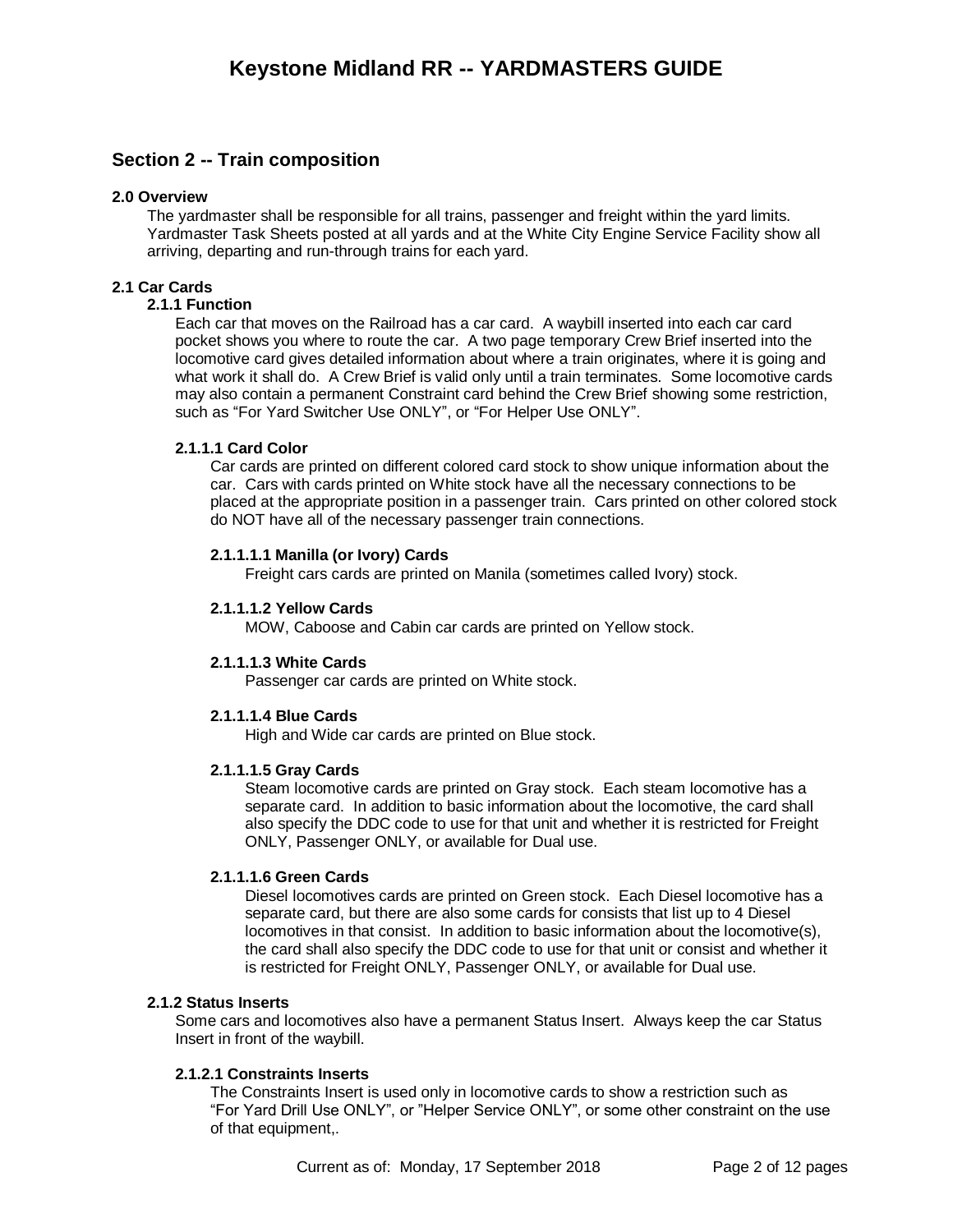#### **2.1.2.2 ICING Inserts**

The Icing Insert shows whether the car (usually a freight Reefer or a passenger Express car) "NEEDS ICING", or is "ICED and Ready". If the car Icing Status is "ICED and Ready", then route the car as specified on the waybill. If the Icing Status is "NEEDS ICING", that status overrides the waybill. Route the car to an icing facility. Icing facilities are located at Wally Yard, at the White City Passenger Station Coach Yard, and at the Summit Glen Brookhill Dairy. The Brookhill Dairy Icing Facility services ONLY milk cars at Brookhill Dairy.

#### **2.1.2.3 Service Inserts**

The Service Insert shows whether the car (usually a Caboose or Cabin) "NEEDS SERVICE" or is "Road Ready". Do NOT place cars needing service as working cars on trains. If the Service Status is "Road Ready", you may use the car on any appropriate train. If the car "NEEDS SERVICE", send it to a Service area. Caboose Service areas are located adjacent to Lee Yard and Wally Yard.

#### **2.1.3 Miscellaneous Inserts**

Some cars may have other temporary Inserts. Some temporary inserts go behind the waybill, while others go in front of the both the waybill and any permanent inserts.

#### **2.1.3.1 Bad Order Inserts**

The Bad Order Insert allows any operator to hand write details about a defect on any rolling stock (car or locomotive) that needs to be repaired. A Bad Order Insert overrides all other considerations about the item. Remove any item with a Bad Order Insert in their its card from the railroad and give it, along with its card and Bad Order Insert, to the Superintendent or Foreman, who will review the Bad Order Insert for completeness, then place both the item and the card on the repair shelf.

#### **2.1.3.2 Overdue Shipment Inserts**

The Overdue Shipment Insert marks a car as having had an unsuccessful attempt to deliver it to the place specified on its waybill, usually because there was no room to spot it at its destination industry. Place an Overdue Shipment Insert into a car card behind the waybill of any car returned to the yard by a local train. Any car marked as Overdue shall be delivered in the next session with precedence over all other cars.

#### **2.1.3.3 Storage Inserts**

The Storage Insert overrides all other normal or insert instructions and routes a car to an alternate Via location. It is placed in the car card in front of the waybill and all other inserts except a Bad Order Insert. The Storage Insert is used to balance car movements or to compensate for shortage of staging tracks.

#### **2.1.3.4 Work Inserts**

A Work Insert delays normal movement of a car until some specific task is completed, such as cleaning the car. Work Inserts may take different forms depending on the location of the car and the nature of the subject task. Specific instructions printed on the Work Insert will provide details about how to use it.

#### **2.1.4 Card Use**

Always keep car cards with their cars. That is: when the car is on a yard (or industry) track, keep the car card in the card box for that track. When you are working (loading, unloading or classifying) a string of cars, hold the car cards in your hand or place them in a sorting rack. As you work **each** car, move its car card into the card box for the track on which you placed the car. When you assign cars to a train, give the car cards for every car in that train to the crew.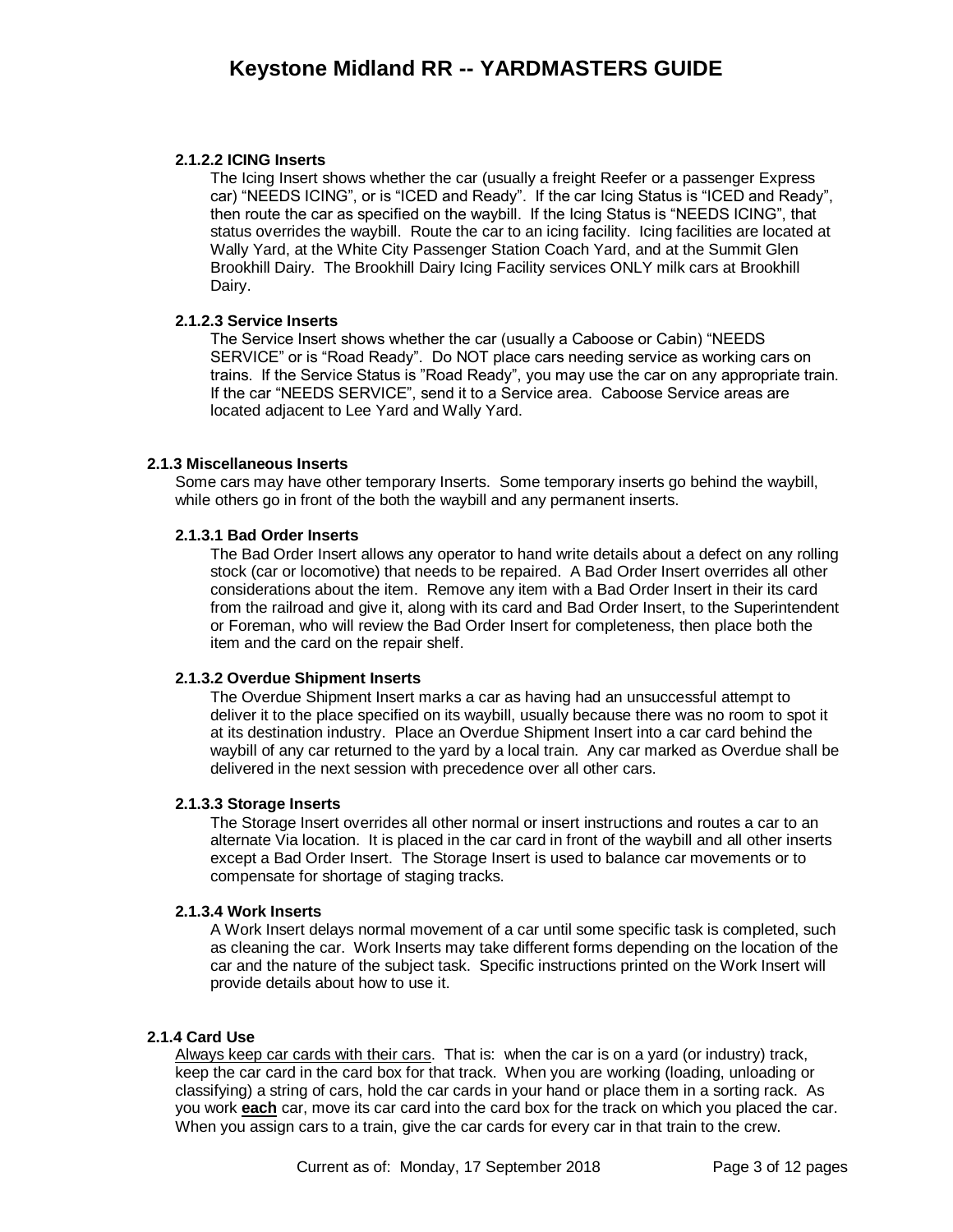## **Keystone Midland RR -- YARDMASTERS GUIDE**

**NOTE:** This railroad does NOT use pick up/set out car card boxes. This railroad uses car card boxes for each place that cars are set out such as on a track or at an industry spot. If a waybill shows that a car destination is the place it is currently located, then that car is in the correct place. LEAVE IT THERE! If the waybill shows a place different than where the car is currently, then that car is ready for pick up to be routed to a new location.

If an industry has only one track or multiple tracks that can be used interchangeably, the waybill will show only that industries name. If the industry has multiple tracks used for different purposes, then the waybill will also have a more detailed "Spot At" instruction.

#### **2.1.5 Proper Order**

Car cards must be kept in the same sequence as the sequence of the cars they represent. When in a train, the top or front card on the stack of cards represents the first car behind the locomotive. The next card represents the second car behind the locomotive. The Caboose card should be at the bottom or back of the stack to show that the Caboose is at the end of the train. When cards are in such an arrangement, they are said to be in **Proper Order**.

#### **2.1.5.1 Cars on Yard Tracks**

Place cards in track boxes so that the top card is for the car at the end of the track at which the Yardmaster determines is most consistent with the direction from which Drill Crew is working. If a train will be departing from the opposite end of that track, the Yardmaster shall reverse the stack before giving the stack to the Road Crew. When giving road crews their cards, the Yardmaster shall remind them to verify that they have all cards for the cars in their train and that the cards are in proper order. If the crew finds problems, the Yardmaster shall make all necessary corrections.

#### **2.1.5.2 Cars at Industries**

Place cards in track boxes so that the top card is for the end of the track from which that industry or spot is normally accessed. Do NOT place the top card for a car at the stub end of a track accessible from only the other end.

#### **2.1.5.3 Departing Trains**

Verify that the car cards for each train are in Proper Order before you hand them to the crew.

#### **2.1.5.4 Arriving Trains**

Ask the crew to verify that their car cards are in Proper Order before you accept the car cards for their train. If they are not, require the crew to place the cards in Proper Order before you accept them. This check is especially important for arriving local freights where the crews have been picking up cars and adding them to various places in their trains.

#### **2.2 Freight Operations**

#### **2.2.1 Precedence**

Each freight train has a relative class specified as a number from 1 to 7. The class is listed on crew briefs and the schedule at each yard. In general, higher class trains (lower class number) should be given precedence over lower classed trains (within reason). EXCEPTIONS may be made at the yardmaster's discretion (or superintendent's direction), especially if one train is blocking a mainline track or contains cars needed to make a connection with another train.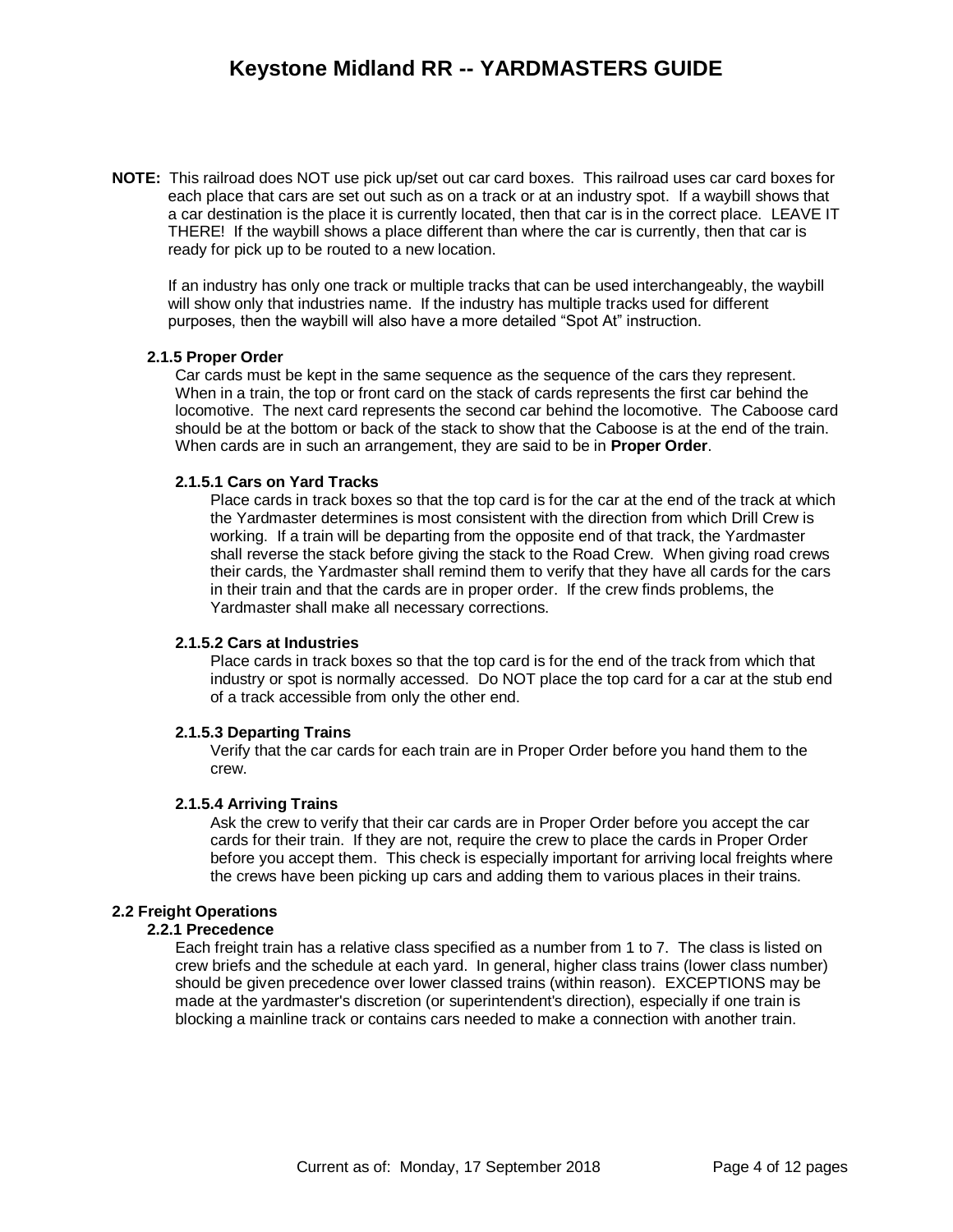## **Keystone Midland RR -- YARDMASTERS GUIDE**

#### **2.2.2 Maximum train size**

All trains have an authorized maximum number of cars (EXCLUDING CABOOSE AND LOCOMOTIVES) upon departure from your yard. This number is specified on the crew brief (that the train crew will have), on the schedule, and on the Yardmaster Task Sheets. However, if the maximum number of cars that the assigned locos can pull is smaller than the maximum specified for the train, then use the smaller loco capacity as the maximum. Do not allow a train to depart your yard with more than the maximum number of cars. It MAY be necessary to remove cars from a train if the train contains more cars than allowed when preparing to leave your yard. This restriction applies even if the cars are for the correct destination.

**NOTE:** Based on availability of staging tracks, the Dispatcher may reduce the maximum size of any train. Reductions directed by the Dispatcher always override any other maximum train size considerations.

#### **2.2.2.1 Communication with Dispatcher**

#### **2.2.2.1.1 Passing Information to the Dispatcher**

Whenever a local train is assembled and ready to depart the yard, notify the dispatcher that a crew is now needed.

Whenever a crewed train is ready to depart the yard, advise the dispatcher of the number of locomotives and cars in that train.

#### **2.2.2.1.2 Receiving information from the Dispatcher**

The dispatcher will advise each Yardmaster whenever a train is approaching to enter that yard.

#### **2.2.3 Caboose usage**

All freight trains, other than ones doing drill moves, shall have a caboose attached. A local KMRR train of fewer than three cars may attach the caboose next to the locomotive. Road trains shall attach the caboose at the end of the train.

#### **2.2.4 Terminations**

Any car with a "VIA" destination of your yard either terminates in your yard, at an industry in the vicinity of your yard, or it goes on a local train out of your yard. Determine its final destination by looking at the "TO" line on the waybill. If the city name is the only thing on the "TO" line, the car terminates in your yard or at a nearby industry. If the "TO" line shows a train name before the word "TO", the car goes on a local from your yard. Place cars that terminate in your yard or that you cannot deliver to their local industry (such as when the industry track is already full) on an appropriate track and leave them there at the end of your shift.

#### **2.2.5 Blocking cars**

If yard divider cards at a yard show the proper sequence of car blocks for a train, use that sequence. For local trains, the yard divider cards will also show the maximum car capacity at each industry serviced by that train.

#### <span id="page-4-0"></span>**2.2.5.1 Cars Identified for Specific Trains**

If the TO line of the waybill shows a specific train name, place that car ONLY on that train. If the TO line of the waybill shows a choice of trains (for example, "LR31/131"), you may place the car on either train.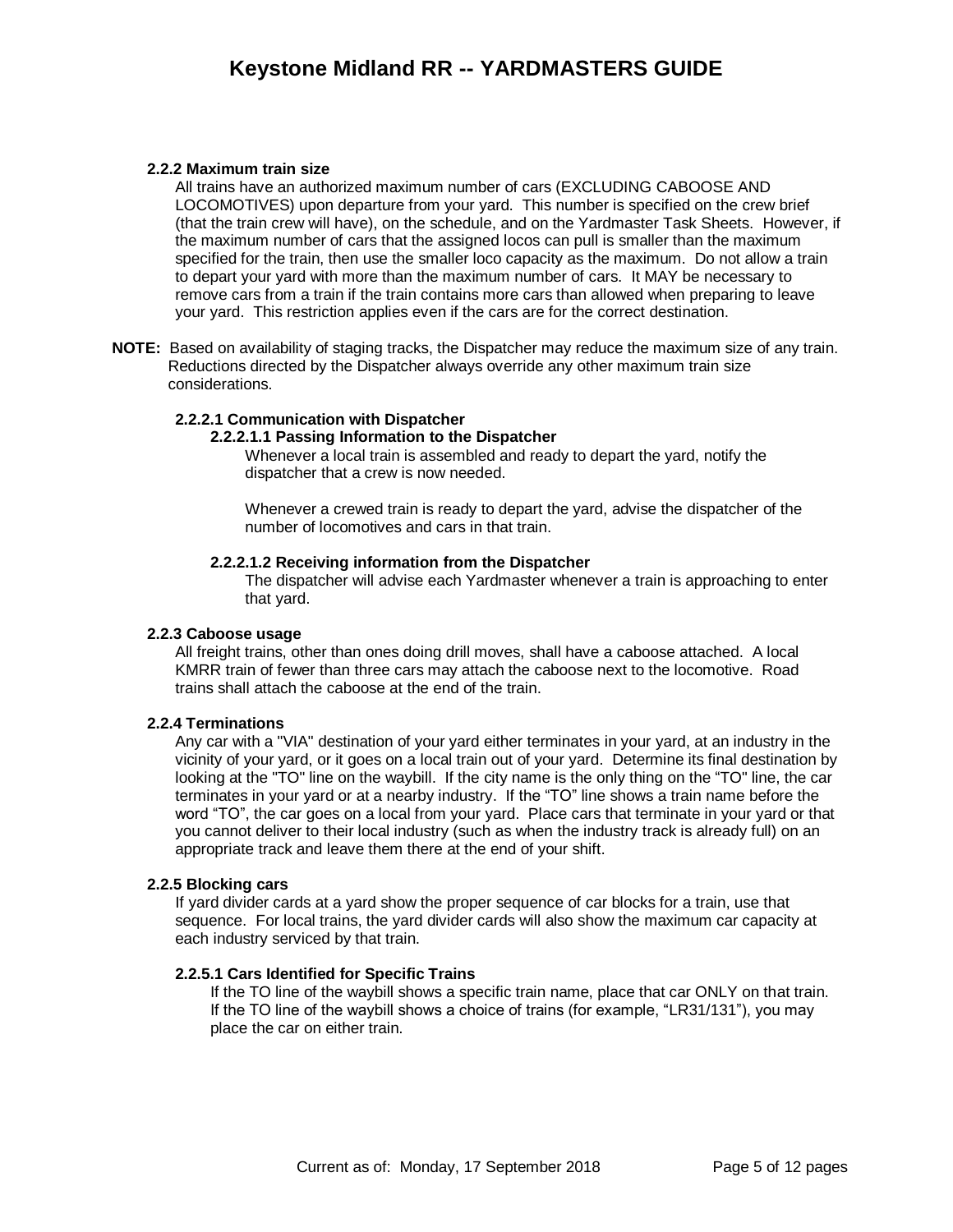#### **2.2.5.2 Road trains**

Form cars into blocks based upon the location stated in the color coded "VIA" line of the waybill. Continue adding cars to a train block until the train reaches the maximum number of cars for that train or the yard no longer has cars for the specified destination(s).

If the TO line of a car's waybill shows a specific train name, then follow the procedures in Paragraph **[2.2.5.1 Cars Identified for Specific Trains](#page-4-0)** on page [5.](#page-4-0)

#### **2.2.5.3 Local trains**

#### **2.2.5.3.1 Blocking local trains**

If cars with multiple "TO" destinations depart on the same train, form cars into blocks based upon the destination stated in the color coded "TO" destination line of the waybill. Time permitting; cars shall be blocked by industry name within "TO" destinations.

If the TO line of a car's waybill shows a specific train name, then follow the procedures in Paragraph **[2.2.5.1 Cars Identified for Specific Trains](#page-4-0)** on page [5.](#page-4-0)

#### **2.2.5.3.2 Maximum Cars by Industry on local trains**

Refer to the yard divider card for each local train to determine the maximum car capacity of each industry serviced by that train. Do NOT put more cars for an industry on a local train than the number of cars that industry has the capacity to handle.

#### **2.2.6 High and Wide cars**

Blue car cards identify cars used for moving High and Wide loads. When inserting High and Wide loads into a train, also place an idler car, usually an empty flat car, if available, at each end of the High and Wide car. If more than one High and Wide car is in the same train, one idler car between two loaded High and Wide cars can serve as both the trailing idler for one load and the leading idler for the next load. When forming a local train scheduled to pick up a High and Wide load, place two idler cars into that train for each High and Wide load that the train is to pick up. Store returned idler cars in the yard, or route them to their assigned destinations.

#### **2.3 Passenger Operations**

#### **2.3.1 Precedence**

Each passenger train has a relative class specified as a number from 1 to 3. The class is listed on crew briefs and the schedule at each yard. In general, higher class trains (lower class number) should be given precedence over lower classed trains (within reason). EXCEPTIONS may be made at the dispatcher's discretion (or superintendent's direction), especially if one train is blocking a mainline track or contains cars needed to make a connection with another train.

#### **2.3.2 Car Sequence in Passenger Trains**

#### **2.3.2.1 Cars with White Car Cards**

Place cars with White car cards in passenger trains after the locomotive(s) in this order: Head end cars Specialty cars, such as Mail cars and Baggage cars Coaches Parlor Cars **Diners** Sleepers

#### **2.3.2.2 Cars with Car Cards of any other color**

Cars with car cards that are any color except White that you need to put on a passenger train shall be placed at the end of the train behind all cars with White cards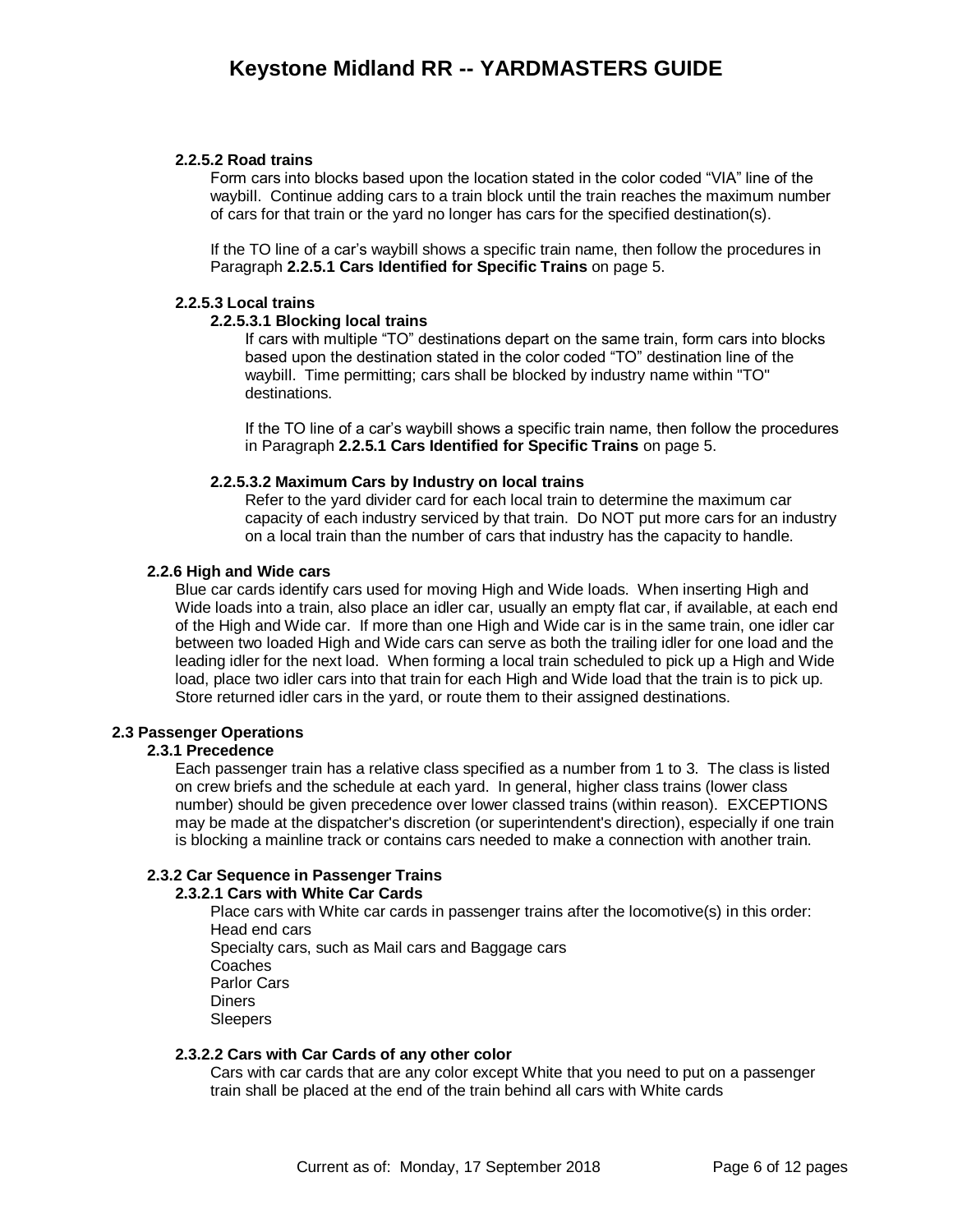### **Section 3 – Geographically specific rules**

#### **3.0 Overview**

The following rules apply ONLY to these specified areas: Paragraph **[3.1 LEE YARD](#page-6-0)** on page [7.](#page-6-0) Paragraph **3.2 [WALLY YARD](#page-8-0)** on page [9.](#page-8-0) Paragraph **3.3 [WHITE CITY PASSENGER STATION](#page-9-0)** on page [10.](#page-9-0) Paragraph **[3.4 WHITE CITY ENGINE SERVICE FACILITY](#page-10-0)** on page [11.](#page-10-0)

#### <span id="page-6-0"></span>**3.1 LEE YARD**

Lee Yard is the principal classification yard for the Keystone Midland RR. Most symbol freights that work or terminate in the system do so at this yard. Most local trains running on the system originate and terminate here.

#### **3.1.0 Communications**

Use the telephone to contact the dispatcher. No radio headset is required for this position.

#### **3.1.1 Power Changes**

The White City Hostler, who services both Lee Yard and the White City Passenger Station, will have the appropriate power ready for originating trains and trains changing power.

#### **3.1.2 Caboose Usage**

The Yardmaster shall have an appropriate caboose ready for originating trains and trains changing power. He shall assign a caboose to a train ONLY after that caboose has been serviced. The Yardmaster may assign any serviced road caboose to any road train. He shall assign a serviced local caboose ONLY to local trains.

#### **3.1.2.1 Trains finished with the Caboose**

For terminating road trains and locals, return the caboose to the caboose service area adjacent to Lee Yard and display the Needs Service insert in its car card.

#### **3.1.2.2 Caboose Service**

The Yard Drill Crew will service cabooses by displaying the Road Ready insert in their car cards.

#### **3.1.3 Cars Needing ICE**

Car cards for cars that use ice have an Icing Status Insert that must always be kept in front of the waybill. The "NEEDS ICING" status overrides normal waybill routing.

#### **3.1.3.1 Passenger Cars needing ICE**

If a Passenger Car (White car card) in Lee Yard is routed Via White City, Via Reading, Via Bethlehem, Via Erie or Via Pittsburgh, pass such cars directly to the White City Stationmaster. Any of these cars that need Icing shall be serviced at the Icing Facility in the White City Coach Yard.

#### **3.1.3.2 Other Cars needing ICE**

For all other cars with an Icing Status Insert:

If the Icing Status Insert shows that the car Icing Status is "ICED and Ready", route the car as directed by the waybill.

If the Icing Status Insert shows that the car Icing Status is "NEEDS ICING", route the car to Wally Yard per paragraph **3.1.4.4 [Cars Routed VIA Wally Yard](#page-7-0)** on page [8.](#page-7-0)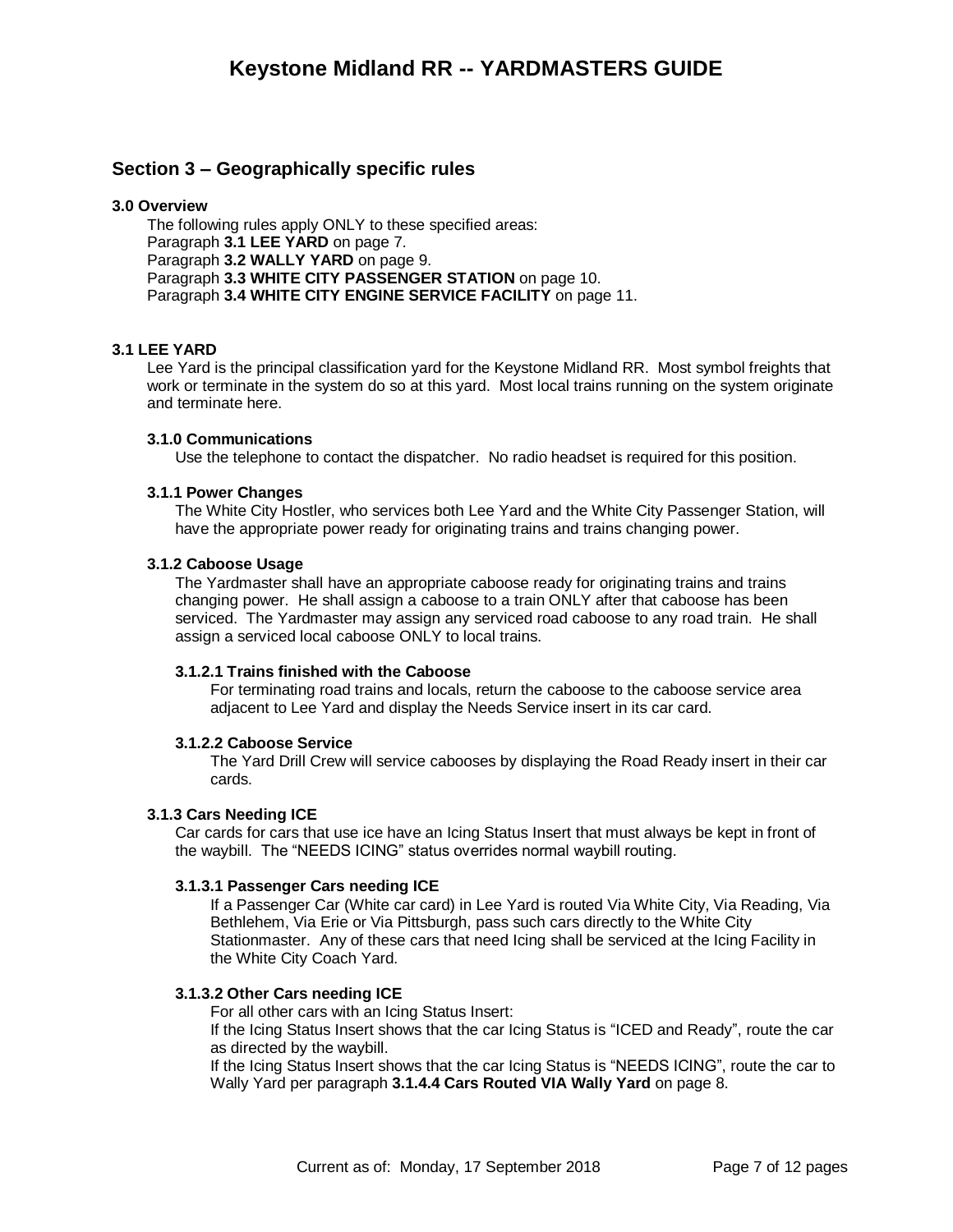#### **3.1.4 Local Cars**

#### **3.1.4.1 Pickup from local industries**

Pick up all outgoing cars from local industries in the White City area including the Lee Yard Freight House and the MOW area. Coordinate with the Hostler for pickup of outgoing cars in his engine service area. Also, accept passenger station outgoing cars from the White City Passenger Station Stationmaster or the Hostler when either of them has passenger station cars ready to transfer to Lee yard.

#### **3.1.4.2 Set out for local industries**

As arriving trains bring cars destined for local industries in the vicinity of White City, deliver cars routed Via Lee Yard to those industries. Coordinate with the Hostler for set out of oncoming cars to his engine service area.

#### **3.1.4.3 Local Trains**

All local freight trains originating at White City depart from Lee Yard.

#### <span id="page-7-0"></span>**3.1.4.4 Cars Routed VIA Wally Yard**

Block cars routed Via Wally Yard and cars needing ICE that you are sending to Wally Yard for a transfer train to that yard. You may put cars in this block in any sequence.

#### **3.1.4.5 Cars Routed VIA White City**

Pass cars routed Via White City, Via Reading, Via Bethlehem, Via Erie or Via Pittsburgh, directly to the White City Passenger Station Stationmaster.

#### **3.1.5 Long Distance Cars**

#### **3.1.5.1 Arrival/Departure tracks.**

You may designate any yard classification track as an Arrival/Departure track. Arrival/Departure tracks need not always be the same track. You may designate any yard track as an Arrival/Departure track as you deem necessary depending on traffic changes.

#### **3.1.5.2 Terminating trains.**

Plan to bring terminating trains directly into the yard on a designated Arrival/Departure track. Clear up Arrival/Departure tracks for these trains before they get to the yard. If the train is so long that it cannot fit on one track, have the road crews pull in until the caboose clears the yard ladder, then cut the train leaving as many cars as will fit on the arrival track. Working with permission from the Dispatcher if headroom is needed, have the crews pull ahead, then back the rest of the cars on to a second track. Instruct the crews to return their locos to the engine service area. Assist them by keeping an open track for them to run on, and provide clear directions to them on where to move their loco. Be particularly clear to the crews as to where you are transferring control of their movement from yourself to the Hostler.

#### **3.1.5.3 Trains stopping for work.**

As there is no mainline track on which a train can wait while it is working, plan to bring these trains directly into the yard on a designated Arrival/Departure track. Clear up Arrival/Departure tracks for these trains before they get to the yard. Set out's should be on the head end of the train. If the train is so long that it cannot fit on one track, have the road crew pull in until the cabin clears the yard ladder, then cut the train leaving the set outs with the loco. Working with permission from the Dispatcher if headroom is needed, have the crew pull ahead, then back the set out cars on to as many unclassified tracks as needed. If needed, set additional thru cars on to a second track. Have the crew then pick up cars being added to their train, then reconnect the entire train. If convenient, the yard drill can work the back end of the train adding outgoing cars in front of the caboose while the road crew is doing set outs.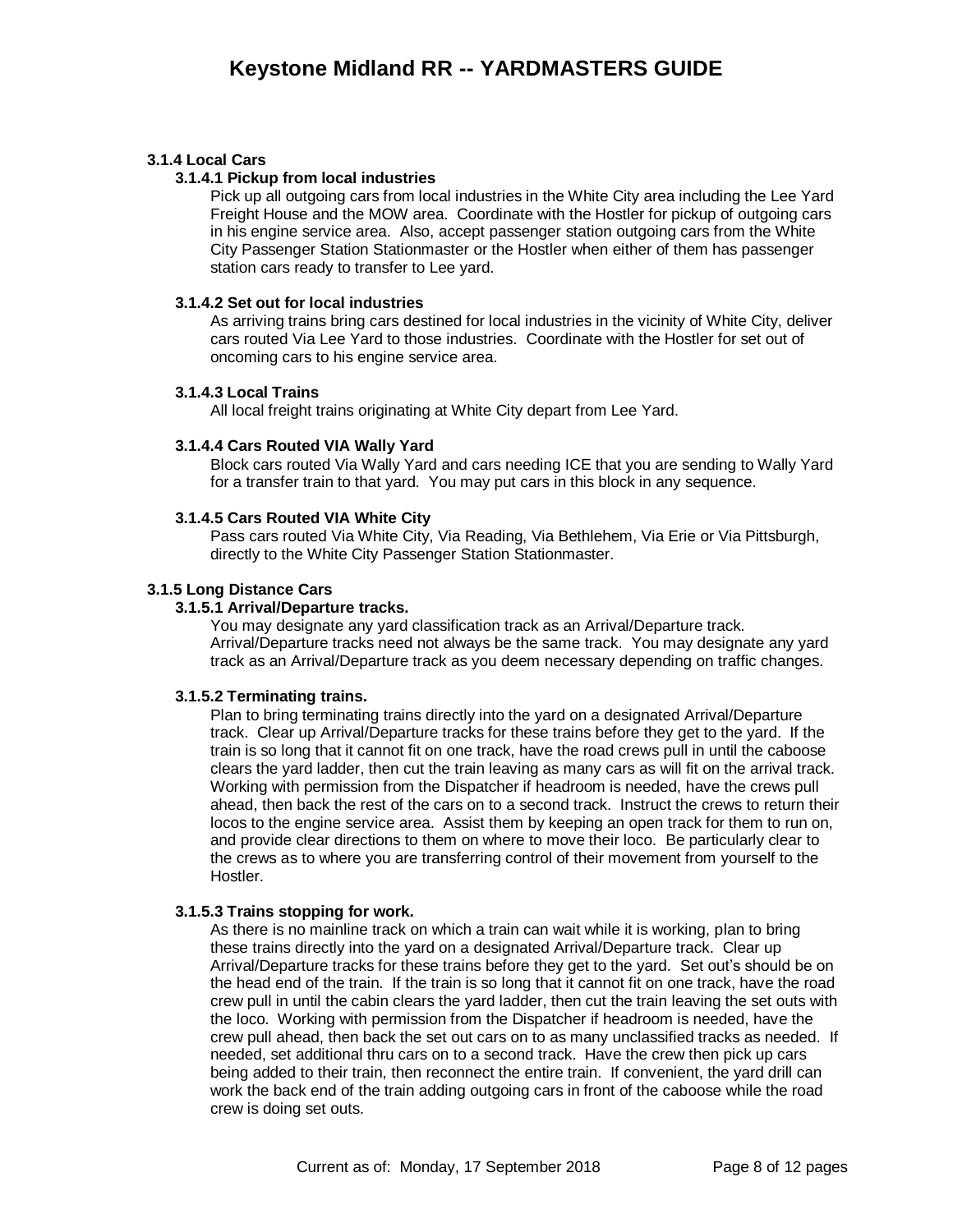#### **3.1.5.4 Originating Trains**

Have a caboose designated and all cars blocked for pickup and ready before the crew arrives. After the crew picks up their loco, guide them on to the first block of the train. If there are more blocks, help them double the train. If a caboose is not already on the train, guide them as they pick up their caboose.

#### **3.1.6 Workload Planning**

You should always be planning to have the next departing local ready for the crew to arrive. As the end of a shift approaches, you should be preparing the first two locals for the next shift so that they will be near ready for crew arrival as soon as that shift starts.

#### <span id="page-8-0"></span>**3.2 WALLY YARD**

The Wally Yardmaster shall be responsible for all trains, passenger and freight, within the yard limits. Yardmaster Task Sheets posted at all yards show all arriving, departing and run-through trains for that yard. The Wally Yard is the principle classification yard for the Local Trains servicing Industries in the Wally area, some branch line industries, and trains associated with reefers needing iced.

#### **3.2.0 Communications**

Use the telephone to contact the dispatcher. No radio headset is required for this position.

#### **3.2.1 Power Assignments**

The Wally Yardmaster will pre assign power for all passenger and freight trains originating from Wally Yard. Generally, Diesel power will be used for trains operating on the mainline, and steam power will be used for trains running on the branch.

#### **3.2.2 Caboose Usage**

The Wally Yardmaster will have the appropriate caboose designated for originating trains. He shall assign a caboose to a train ONLY after that caboose has been serviced. He may assign any serviced road caboose to any train. He will assign a serviced local caboose ONLY to local trains. Either the Wally Yard Drill or the assigned crew may place the caboose on the train.

#### **3.2.2.1 Trains finished with the Caboose**

For terminating trains, return the cabin to the caboose service area adjacent to the Wally Freight Station and display the Needs Service insert in its car card.

#### **3.2.2.2 Caboose Service**

The Wally Yardmaster or Yard Drill Crew will service cabooses by displaying the Road Ready insert in their car cards.

#### **3.2.3 Cars Needing ICE**

Car cards for cars that use ice have an Icing Status Insert that must always be kept in front of the waybill. If the Icing Status Insert shows that the car Icing Status is "ICED and Ready", route the car as directed by the waybill. If the Icing Status Insert shows that the car Icing Status is "NEEDS ICING", spot the car at the Wally Icing track. Icing takes 5 minutes. After the car has been on the Icing track for 5 minutes, display the "ICED and Ready" insert in its car card. Route that car then as directed by its waybill.

#### **3.2.4 Transfers between Wally Yard and other Yards**

#### **3.2.4.1 Transfers from Wally Yard to Lee Yard**

Service freight cars routed to local trains, TOFC cars routed Via Allentown, and any freight cars routed Via Williamsport directly from Wally Yard. Block all other cars, in any sequence, for transfer to Lee Yard.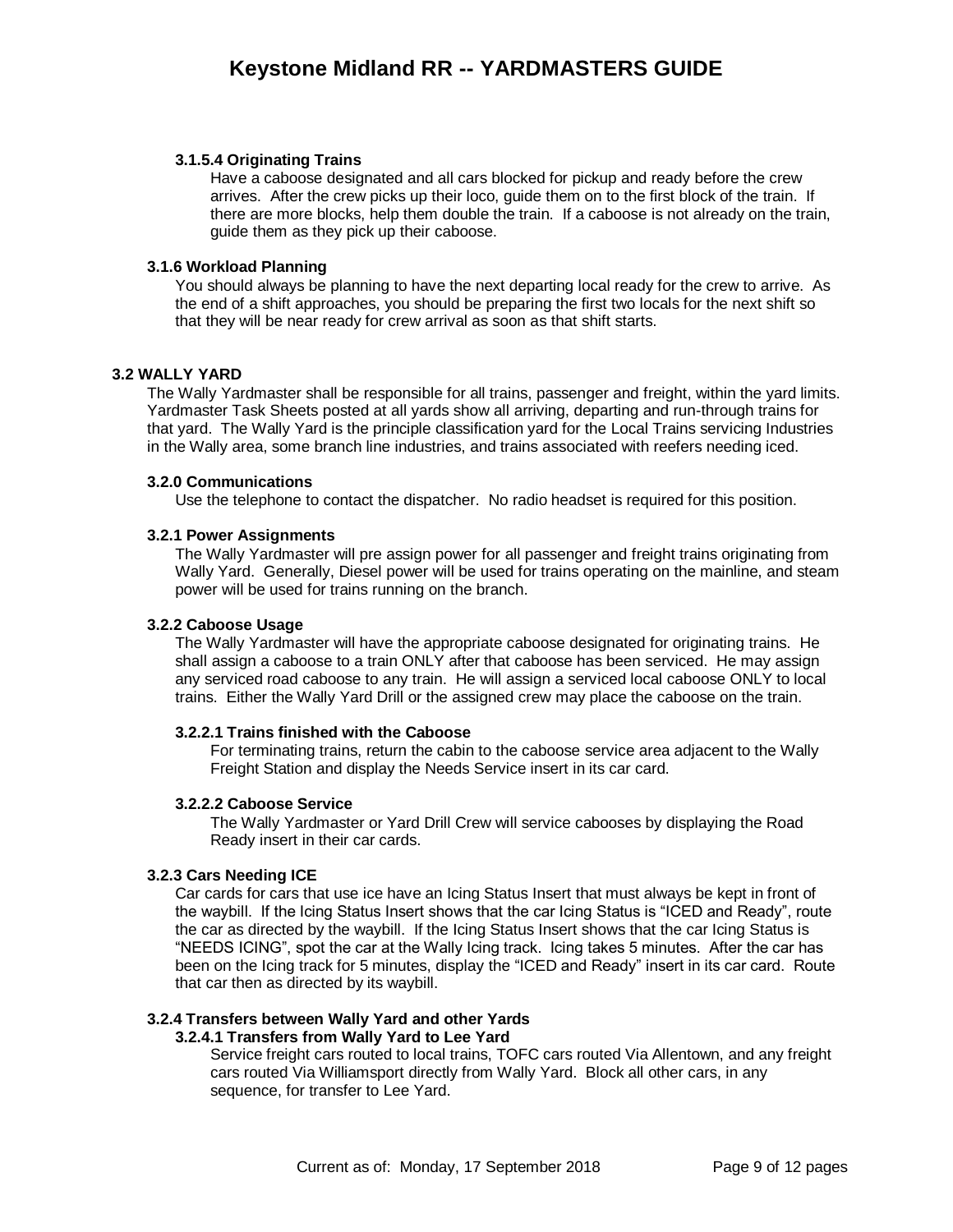#### **3.2.4.2 Transfers from Wally Yard to White City and other Passenger Destinations**

Whenever cars arrive in Wally Yard that are routed Via White City, Via Reading, Via Bethlehem, Via Erie or Via Pittsburgh, block them with all other cars being transferred to Lee Yard. These cars need not be kept separate. You may intermix them with all other cars in the Lee Yard transfer block.

#### **3.2.4.3 Accomplishing the Transfer**

When a transfer train arrives from Lee Yard, have it take the transfer block on its return to Lee Yard.

#### **3.2.5 Local Cars**

#### **3.2.5.1 Pickup from local industries**

Pick up all outgoing cars from local industries in the Wally area including the various equipment service areas, the Wally Freight House, the Icing facility, Champion Packing, and the Wally Truck Terminal.

#### **3.2.5.2 Set out for local industries**

As arriving trains bring cars destined for local industries in the vicinity of Wally, deliver them to those industries.

#### **3.2.5.3 Local Trains**

All local freight trains departing Wally originate from Wally Yard and terminate in Wally Yard.

#### **3.2.5.4 Workload Planning**

You should always be planning to have the next two departing locals ready for the crews to arrive. As the end of a session approaches, you should be preparing the first two locals for the next session so that they will be near ready for crew arrival as soon as that session starts.

#### <span id="page-9-0"></span>**3.3 WHITE CITY PASSENGER STATION**

The White City Terminal Area is the dedicated support yard for the White City Passenger Station area.

#### **3.3.0 Communications**

Use the telephone to contact the dispatcher. No radio headset is required for this position.

#### **3.3.1 Power.**

Use a Yard Switcher assigned to you by the Hostler.

#### **3.3.2 Work Details**

#### **3.3.2.1 Power Change and Head End Car Swaps**

If you have any cars to add to a train, move them to the swap area before the train arrives. Coordinate with the Hostler to connect the new locomotive to the head end pickups. If any of the cars to be swapped are head end cars, you may have the road crew set them out on any holding track you designate then turn the locomotive over to the Hostler and pick up the pre-positioned locomotive and cars to move on to his train. The Hostler will move away the old power, and you can collect the set off head end cars after the train departs.

**NOTE:** Consult your Yardmaster Task Sheet to determine which trains require power swaps. Coordinate with the Dispatcher to determine whether the train will arrive through TOWN or KN Interlocking.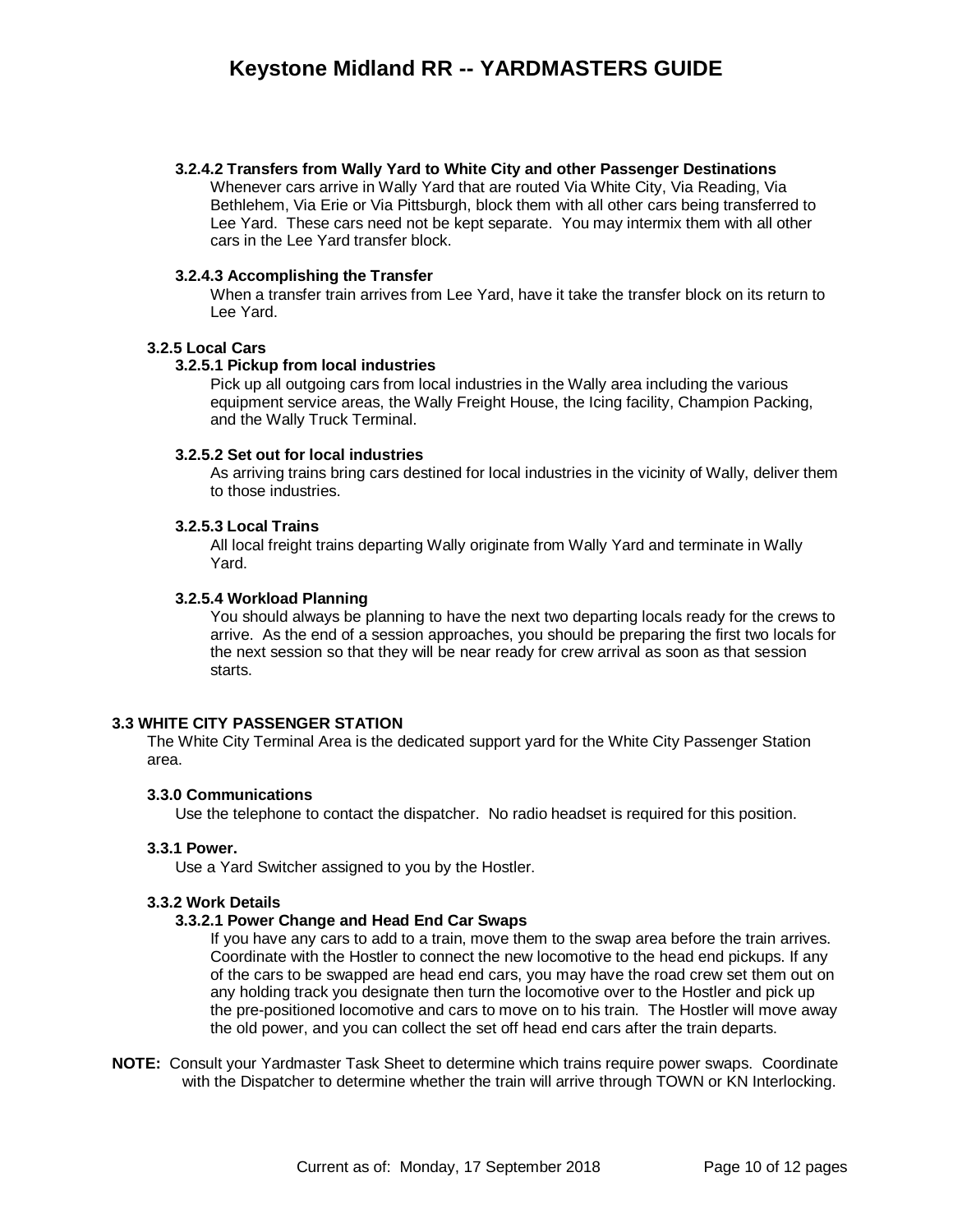#### **3.3.2.2 Head End Car Swaps without a Power Change**

If you have any cars to add to a train, move them to the swap area before the train arrives. If any of the cars to be swapped are head end cars, you may have the road crew set them out on any holding track you designate then pick up the pre-positioned cars to move on to his train.

#### **3.3.2.3 Diner and Mid Train car swaps.**

If you have any cars to add to a train, move them to the swap area before the train arrives. Have your Yard Drill work from the back end of the train to set off any cars routed Via any location except where the train is going, and add in the cars routed for this train.

#### **3.3.2.4 Freight Work**

#### **3.3.2.4.1 Outgoing Cars**

Pick up outgoing cars of any type routed Via Lee Yard or Wally Yard, and all freight cars from all industries in the White City Passenger Terminal area including Building 4, the Commissary, the Ice House, and the REA Terminal. Transfer these cars to the Hostler to pass to the Lee Yard Yardmaster.

#### **3.3.2.4.2 Incoming Cars**

Be prepared to accept cars routed Via White City and on Passenger trains. Spot cars so routed to Building 4, the Commissary, the Ice House and the REA Terminal. Position passenger cars routed VIA other locations for later pick up by the appropriate Passenger Trains departing Via Bethlehem, Via Reading, Via Pittsburgh, or Via Erie. Pass cars routed Via Lee Yard, Via Wally Yard, or to other freight destinations, Via Allentown, Via Lancaster, Via Altoona, or Via Williamsport to the Hostler to pass to the Lee Yard Yardmaster.

#### <span id="page-10-0"></span>**3.4 WHITE CITY ENGINE SERVICE FACILITY**

The White City Engine Service Facility is the principle location where all locomotives for both LEE Yard and the White City Passenger Terminal are maintained and serviced. A Hostler operates this area. The Hostler will perform all duties needed to provide power for both freight and passenger trains. He will also pick up and set out individual freight cars transporting commodities used to support the Engine Service Facility.

#### **3.4.0 Communications**

Use the telephone to contact the dispatcher. No radio headset is required for this position. Communicate with the LEE Yard Yardmaster and White City Stationmaster by direct personal contact.

#### **3.4.1 Power Assignments**

The Hostler will pre assign power for all passenger and freight trains originating from Lee Yard and the White City Passenger Terminal. For trains running on the branch, use Steam Power. For trains running on the mainline power assignment will depend on the direction the train is going. For trains headed east (Via Lancaster, Reading, Allentown or Bethlehem) whether originating or needing power changes, the preferred power is Diesel. For trains headed west (Via Williamsport, Eire, Altoona or Pittsburgh, whether originating or needing power changes, the preferred power is Steam. When Diesel power may not be available, then double heading of Steam may be necessary due to considerations such as tractive effort or horsepower requirements.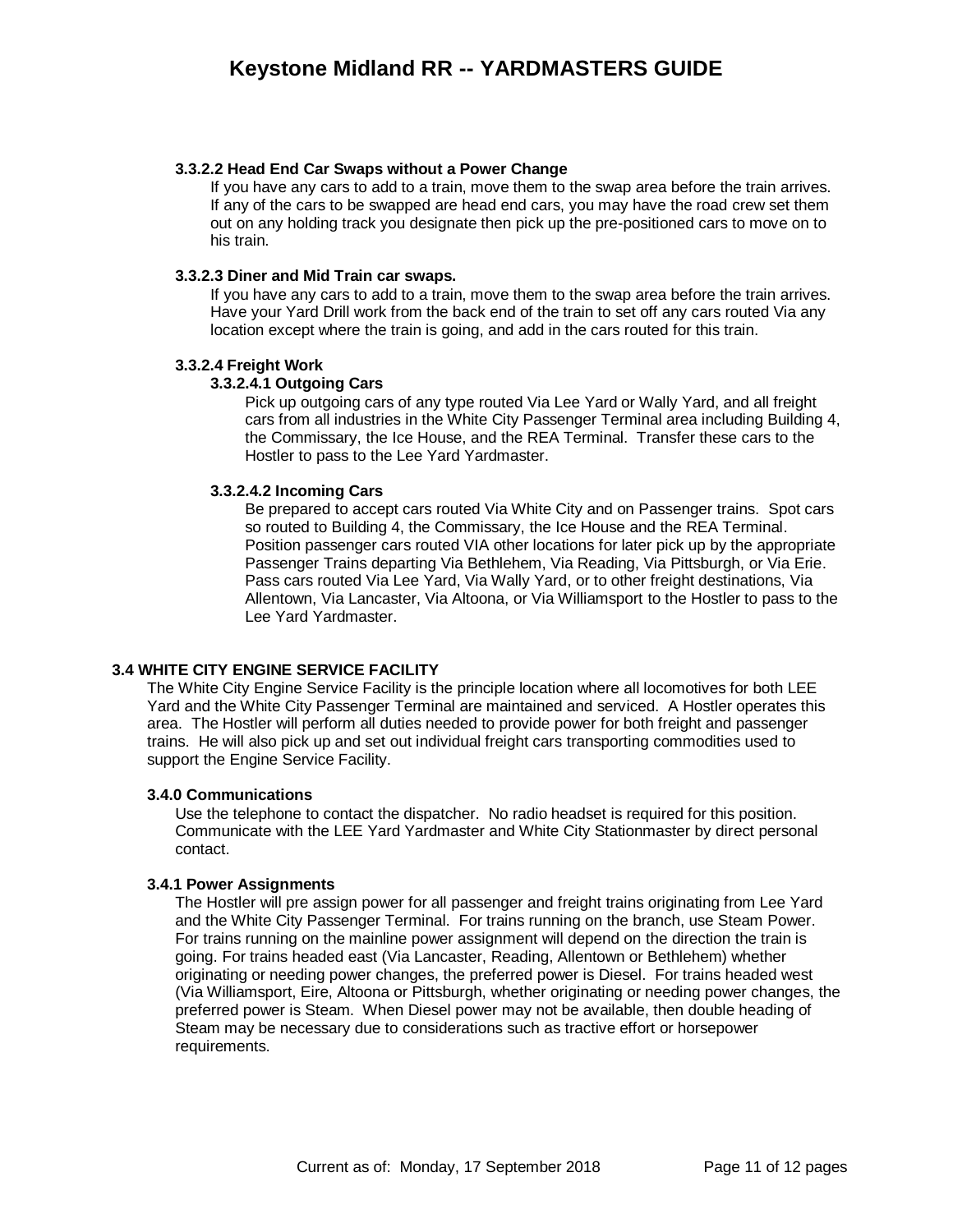#### **3.4.2 Freight Work**

#### **3.4.2.1 Outgoing Cars**

Near the start of your shift, pick up outgoing commodity cars such as the ash removal, fuel and sand cars in the service area that are routed by their waybills for other places and coordinate with the Lee Yard Drill crew to pass these cars to Lee Yard. Also accept freight cars from the White City Stationmaster and pass them to the Lee Yard Yardmaster.

#### **3.4.2.2 Incoming Cars**

At various times during your shift, Lee Yard will receive cars that need to be spotted at the White City Passenger Station area or at engine service area locations. Coordinate with the Lee Yard Drill crew to accept Engine Service Area cars and spot them yourself, or assist the Lee Yard Drill crew as he spots them for you. Pass cars for the Passenger Station area to the Stationmaster, or spot them for him as he directs.

#### **3.4.2.3 Power from Terminating Trains**

After a train terminates in Lee Yard or at the White City Passenger Station, assist the crews in bringing their locomotive(s) back to the Engine Service Facility for inspection and preparation for its next use. You may direct the road crews to move the power themselves directly onto a service track. Or, you may designate any convenient place for the road crews to relinquish control of the equipment and turn over control to you, then move the power from that point yourself.

#### **3.4.2.4 Power Swaps**

For some power swaps, the Lee Yardmaster or the White City Stationmaster may want to have the new locomotive positioned on a specific yard or station track. They may also want to have the new locomotive already connected to cars being picked up before the train actually arrives. Work with them to achieve these ends by placing the new power where they need it. After a train receives its new power, take control of the retiring power and bring it back to the Engine Service Facility for inspection and preparation for its next train. Coordinate with the Yardmaster or Stationmaster to verify which tracks are available for you to occupy during return to the Engine Service Area.